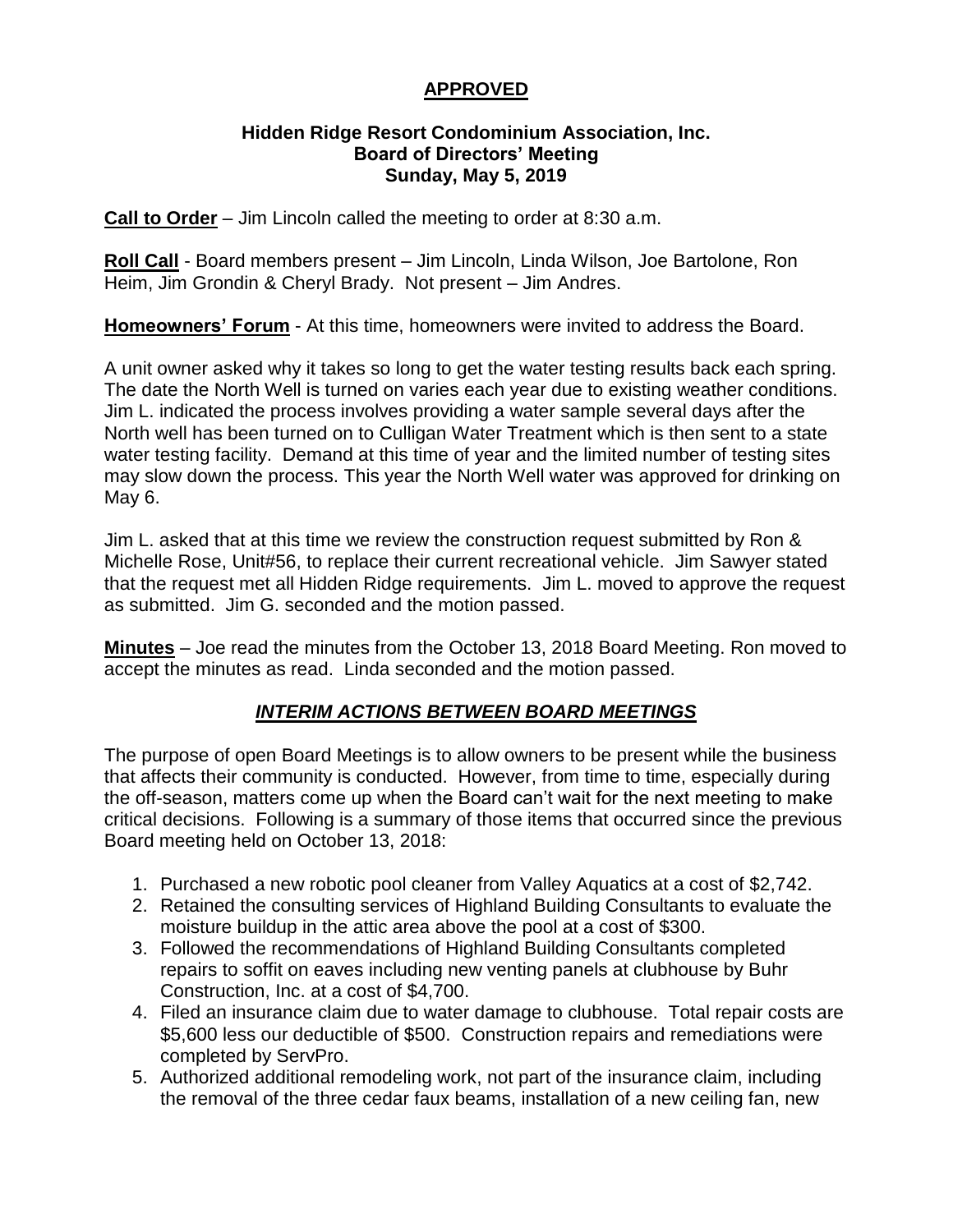can lights, removal of ceiling speakers, removal of coach light on north wall, installation of a wall mount for the TV and a new shelf under the TV for the cable box, modem, and remote at an approximate cost between \$850 - \$1,500. Remodeling completed by ServPro.

Linda moved to accept the interim actions as read. Jim G. seconded and the motion passed.

**Treasurer's Report** – Linda submitted a quarterly Balance Sheet and Income and Expense Statement indicating the following account balances as of March 31, 2018 - Checking Account - \$\$80,919, Receivables - \$5,189, Reserve Account - \$99,780. Year to date income is \$211,475 and year to date expenses are \$153,065.

Linda also introduced a new Income and Expense year to date summary report.

## **Committee Reports:**

- 1. Touch-up clubhouse bathrooms Jim L. (pending)
- 2. Update front gate bulletin board Linda (pending)
- 3. Website Jim Clark requested that he be notified of any changes to the clubhouse reservation calendar so that the website and office calendars are in sync.
- 4. Construction Request Form Jim Sawyer has submitted a final revision of the Construction Request Form that will be posted to the website and be used to support future disclosure requirements.
- 5. Database Management Jim Sawyer volunteered to create a common Excel database that can support the owner's directory on the HR website, accounting statements, Mail Chimp notifications, and key fob and key access code data.
- 6. Key Fobs and Access Codes Jim Sawyer volunteered to take over the responsibility of assigning and maintaining key fobs and access codes for the community.

#### **Maintenance Report –**

- 1. Clubhouse waterline repairs (Eagle Mechanical completed 11-7-18)
- 2. Installed new exhaust fan in mechanical room (Synergy -completed 1-4-19)
- 3. Septic System Repairs (Drain Pro completed 11-2-18)
- 4. Tree removal at holding tanks (Door County Tree Tech completed)

# **Unfinished Business:**

- 1. Security System/Cameras/Monitors- Door Guard Jim L. will follow up with Jim A. to determine status of project. Once completed, training was recommended for all Board members.
- 2. Street lighting lens replacement Ron will secure a replacement vendor to purchase new lenses and coordinate with Door County Tree Tech to install them.
- 3. Office, Forms, & Storage Joe and Linda will continue to work on determining which documents need to be discarded and on moving all electronic documents to cloud backup.
- 4. New Owner Orientation Process Cheryl and Joe will continue to reassess the process including verification of key fobs and access codes, review of community rules, a facilities tour, and other amenities as may be appropriate.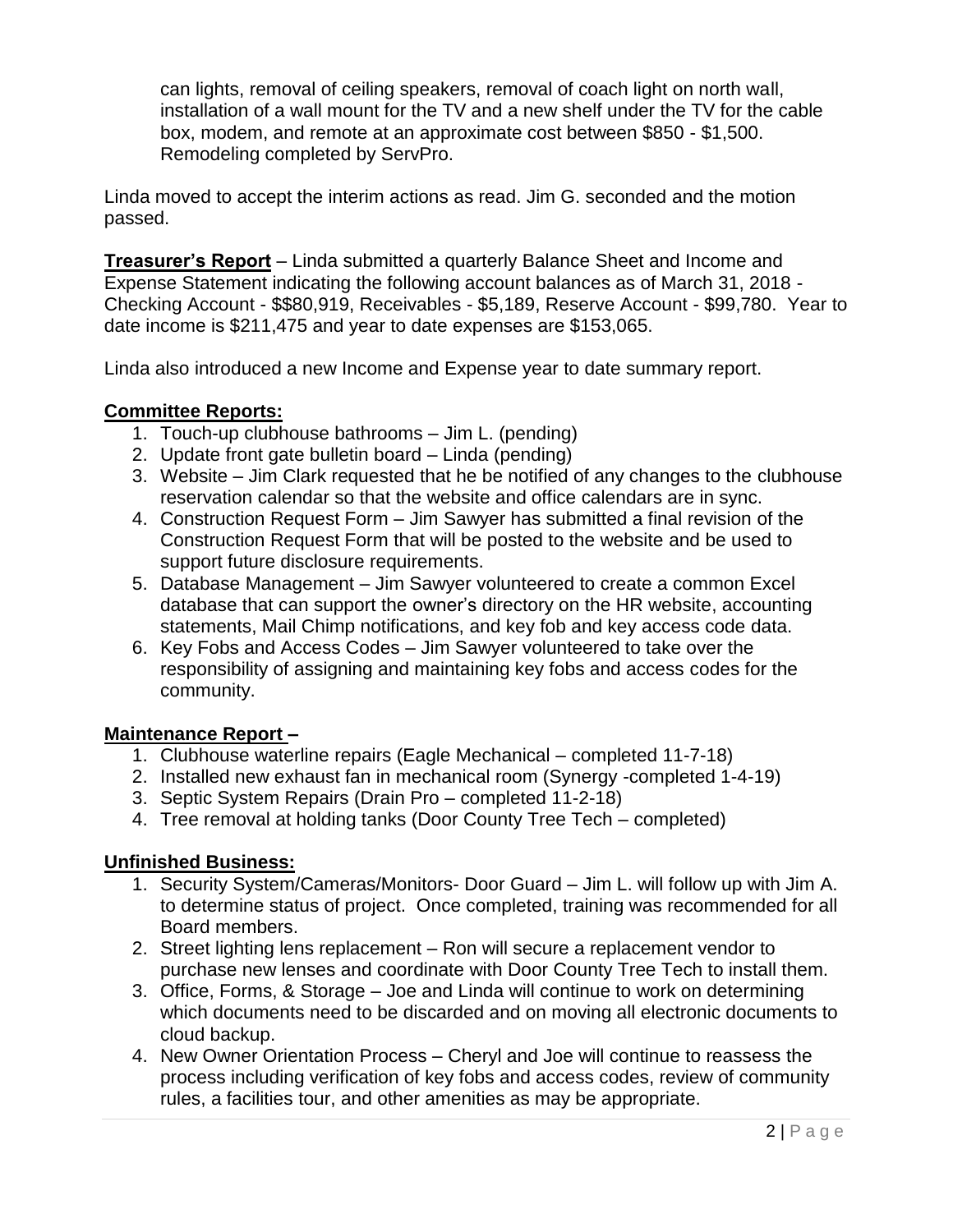- 5. Quantum PC E-mail access through the office computers. Linda indicated that a user can access their own e-mail account by logging on to their e-mail providers server through any computer's browser. Linda also indicated that she is monitoring [info@hiddenridge.com](mailto:info@hiddenridge.com) and is forwarding e-mails to the appropriate Board member.
- 6. Emergency Response Jim L. & Jim G. indicated that they are still looking into an effective emergency response process for the Hidden Ridge community. Some suggestions included providing each unit owner an emergency weather alert device (approx. cost \$4.50), emergency notifications, backup generator(s), recommendation to install hurricane straps on certain recreational units, and identifying emergency shelters in and around the Sturgeon Bay area.
- 7. Reserve Study Joe indicated that the initial reserve study should be reviewed to establish a baseline for future repairs, replacement of the common areas in the community.

## **New Business**

- 1. 2019 2020 Budget Review In process. Linda will present at the next BOD meeting on May 19, 2019.
- 2. Rules, Fines, Enforcement, Collection Policies & Procedures Under review. Will provide updates at the next BOD Meeting May 19, 2019.
- 3. Revision to September 15 winterization reminder to unit owners. Ron will revise for next fall including community map and winterization rules for the North Well and South/Upper Wells.
- 4. New gate keys New gate keys are available in the clubhouse office for each Board member.
- 5. Water test results Water test results were received on May 6, 2019 and indicated no traces of Coliform or E-Coli.
- 6. New laundromat washers and dryers. Linda recommended that new Speed Queen coin operated washers and dryers be installed in the clubhouse laundromat. The units will be purchased from Commercial Laundry Sales at a total cost of \$10,369 and will be installed in approximately three weeks. In addition, Linda recommended that the cost of washing be reduced from \$1.50 to \$1.00 per load and that the cost of drying remain at \$1.00 per load. Ron moved to approve the purchase and pricing change as recommended. Joe seconded and the motion passed.
- 7. Annual Meeting Joe will assemble the notifications, logistics, nominations, ballots and agenda for the Annual Meeting for review at the May 19, 2019 BOD Meeting.
- 8. The dates for the annual picnic and rummage sale will be determined at the next Board meeting on May 19, 2019
- 9. Mesh replacement on fencing at waste disposal area. Jim L. inquired about replacing the mesh screening on the fencing by the waste disposal area. Jim L. will follow up and look for a low-cost replacement.
- 10.Dumpsters The Board agreed to have the leaf dumpster removed by May 15. Another dumpster will be placed throughout the Memorial Day weekend for disposal of approved items. – Jim L.
- 11.Mail boxes The mail box center at the community entrance is in need of repair or replacement. Jim G. and Jim L. will check requirements with the local post office.

Linda moved that the Board move to "Executive Session". Ron seconded and the motion passed.